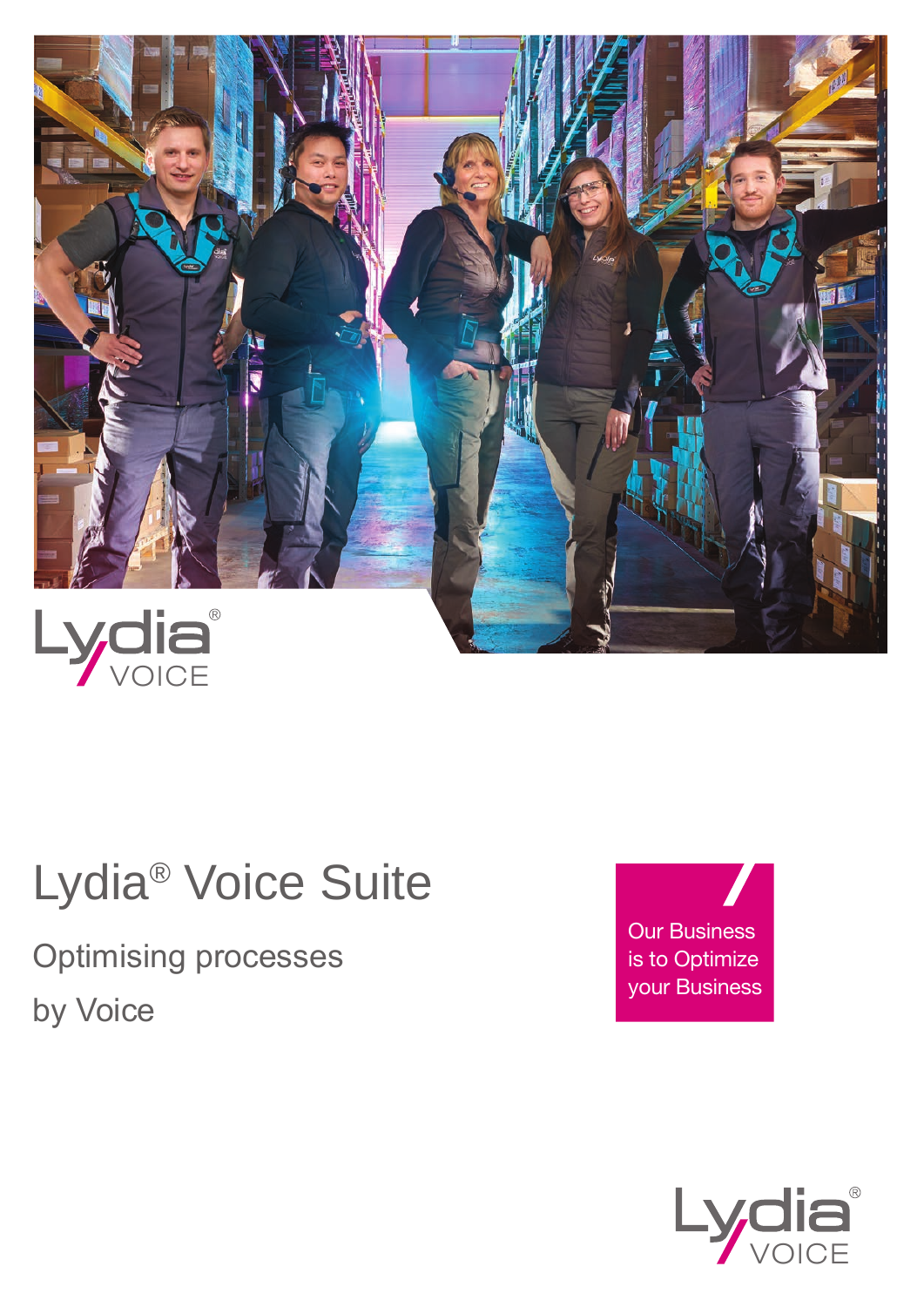

## Lydia® Kicks Your Warehouse into Overdrive !

Lydia® is the world's most advanced system in speech technology for voice-directed and ergonomic work processes. The hands-free / eyes-free approach guarantees that operators can focus completely on their workflow.

To use Lydia®, the operators simply require a headset and mobile computer (voice client), that can be comfortably attached to a belt. All order data and commands are transmitted via WLAN or UMTS between the host warehouse management or ERP system and the mobile voice clients (e.g. Voxter® Elite Edition) and converted into voice-directed instructions.



All necessary information, such as bin location and quantity to be picked, is announced by Lydia® and immediately confirmed by the operator's spoken response.

The advantages are clear – the operators are directed by Lydia® throughout their daily work routines, having hands and eyes free at all times to perform vital tasks. The results are a dramatic increase in productivity and accuracy which leads to a rapid payback.

Lydia® can also be used with a barcode scanner or RFID reader where additional data is required (e.g. the capture of batch numbers, serial numbers, lot numbers, or best before dates, etc.).

#### One System – Many Applications!

- **Receiving**
- / Put-away
- Picking
- Cross Docking
- **Replenishment**
- Cycle-counting
- / Quality Control
- / Dispatch
- / Safety checks
- / Production
- **Maintenance**
- / Any of YOUR processes?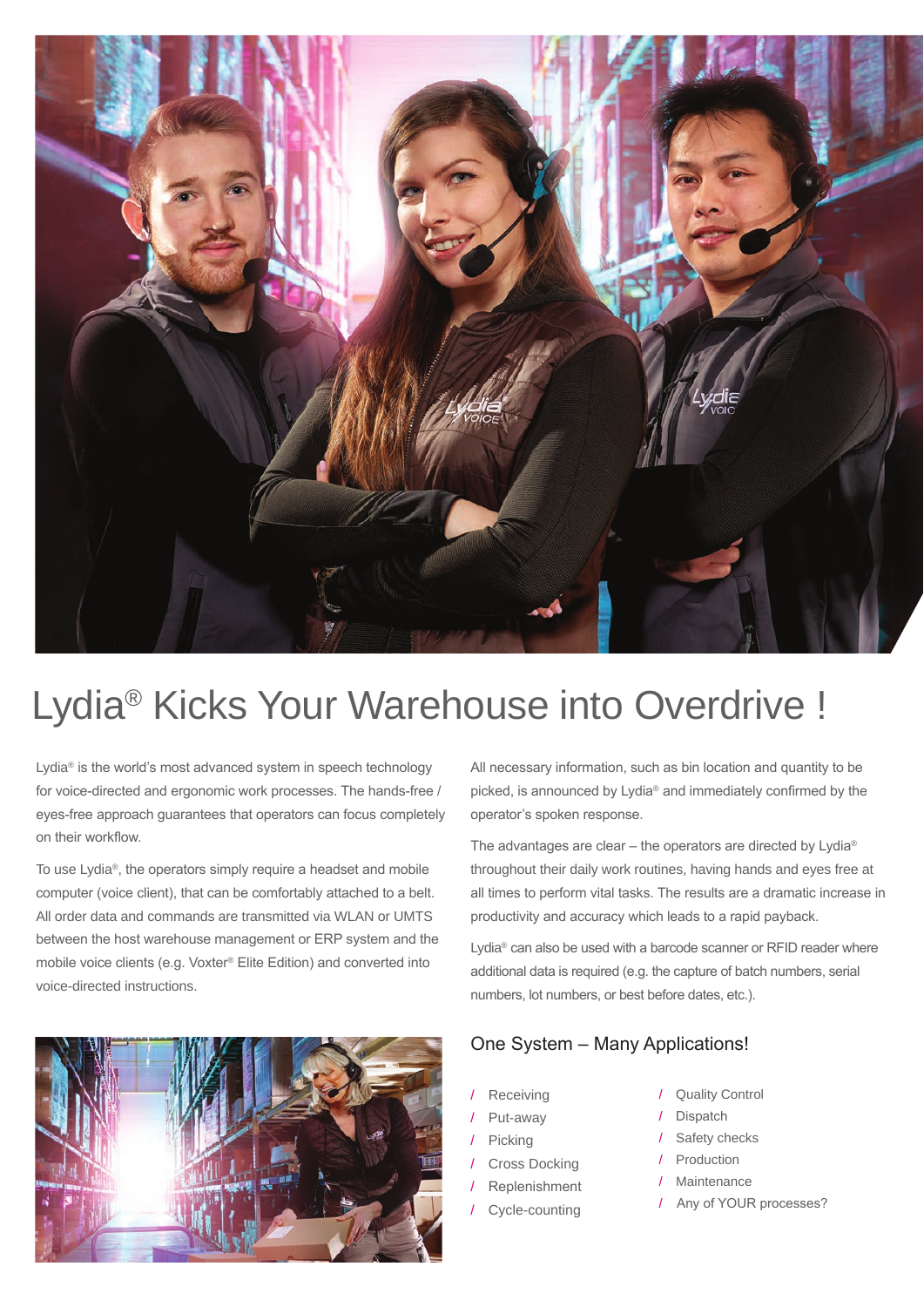Productivity **Example 1** Error rate

+ 20 % - 55 %

# 100 % 100 %

Employee satisfaction thanks to optimum ergonomics and improved work safety

Customer satisfaction thanks to punctual and error-free deliveries

## Your Choice for Voice<sup>®</sup>

#### No speech training required

Lydia® is based on the latest speaker independent voice recognition technology in the industry. Any operator, regardless of gender, dialect or accent, will be recognised immediately without any prior speech training. With Lydia®, anyone can be productive in a matter of minutes, saving time and money.

#### Optional speaker training

99.9 % of all operators are immediately recognised with the speaker independent solution. If needed, we can also provide a speaker dependent variant as well.

#### Noise / audio filter

Lydia® guarantees excellent and reliable voice recognition even with high or changing background noise levels.

#### All languages

Lydia® is available in any official language either with a male or female voice. It is even possible to mix and match languages within applications.

#### Intuitive voice control

The software as well as the mobile devices are all controlled by voice commands, such as log-in, volume and speed control, request for status information, pause, etc. The only button you need to press is the 'On' button. Everything else is voice directed so you won't need to keep handling the device. Just turn it on and go.

#### Lydia® CoPilot

The Lydia® CoPilot is a unique tool for initial training of new employees and first level on-site support. Using the CoPilot, super users or managers can connect to any active voice client from a remote location and support the operator.

#### Lydia® Phone

Lydia® Phone allows calls between the manager and staff within the warehouse. This newly integrated telephony function is a perfect tool for easy communication that greatly reduces or eliminates unnecessary walking, resulting in additional savings.

### **Hardware Partners**

Lydia® runs on most standard computers and forklift terminals, even if using different devices in the same application. Over 50 devices from various manufacturers have already been approved for use with Lydia®. The choice is yours.